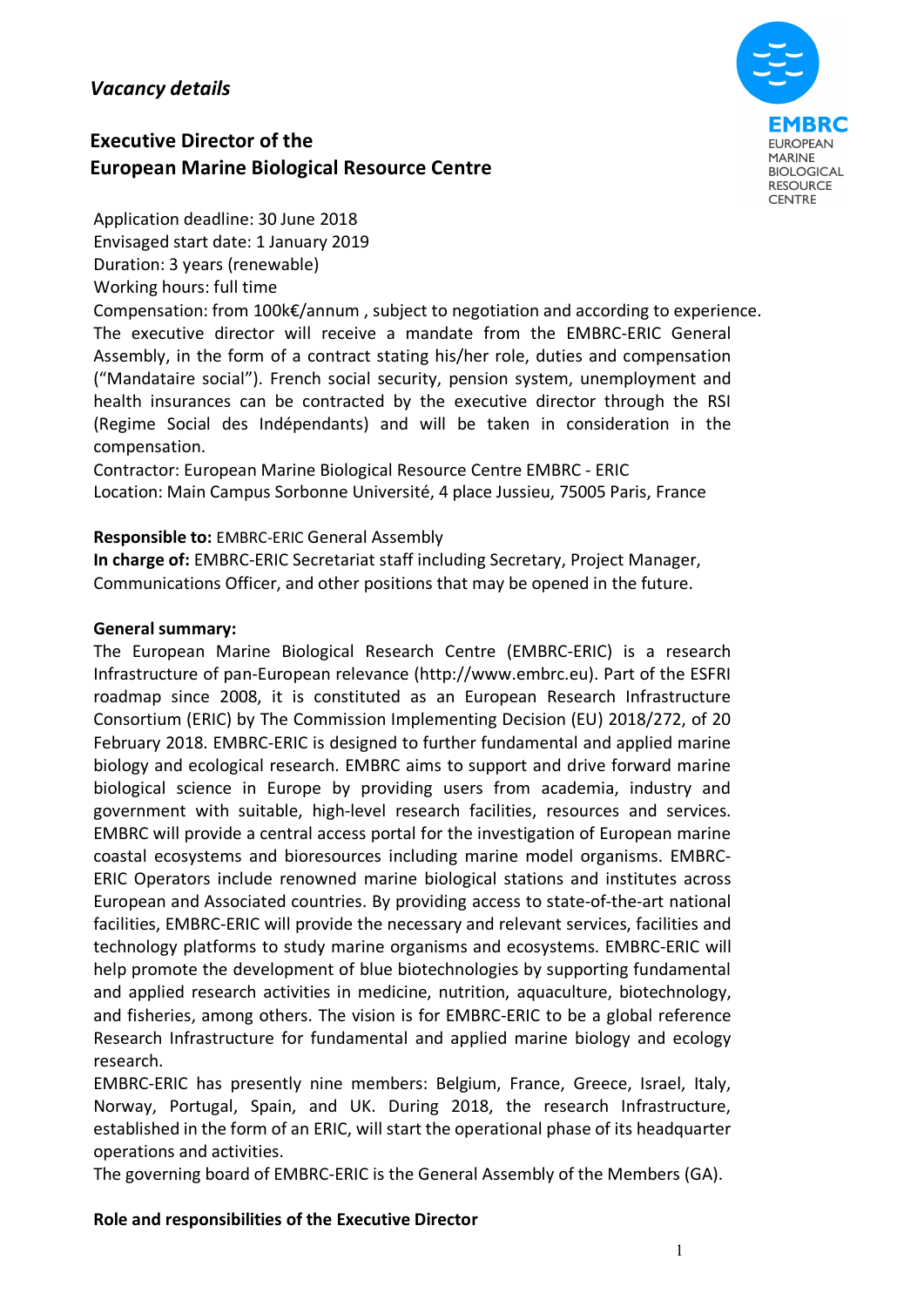The Executive Director (ED) is the authorized representative of the EMBRC-ERIC. It is expected that the ED will be an energetic, highly motivated and ambitious professional with the experience to achieve progress and contribute to the development of EMBRC-ERIC´s vision, strategy and plans. They will work under the direction of the GA and ensure the integration of the Secretariat, the Operators and the National Nodes and build and strengthen strategic partnerships, realize and advance opportunities, and liaise with internal and external stakeholders to achieve the goals of EMBRC-ERIC.



The ED will oversee the EMBRC-ERIC operational implementation as outlined in the EMBRC-ERIC Statutes. They will be responsible for the timely and appropriate implementation of decisions and strategies defined by the GA and in tight coordination with the Committee of the Nodes (CoN). They will chair the CoN, direct the Central Management Office (CMO) and coordinate its activities. They shall set up the organizational framework, build and strengthen strategic partnerships, guide scientific excellence, maximize innovation opportunities, develop a long-term strategic plan, and liaise with internal and external stakeholders to achieve the goals of EMBRC-ERIC. They will be responsible for organizing GA meetings, work with the GA in preparing annual work plans and budgets, financial reporting on the previous year's research and development programme, and will report to the GA. They will represent/delegate representation of the EMBRC-ERIC at international conferences and meetings. They will be authorized to enter into contracts on behalf of the EMBRC-ERIC in accordance with the provisions of the Statutes and Rules of Operations. The ED will be responsible for promoting EMBRC-ERIC and for attracting new Members to join and contribute scientifically and financially to the research infrastructure

#### **Required qualifications & competences:**

- PhD or equivalent experience in science (preferentially in marine or related sciences), business or engineering;
- five years of project and management experience in the science and innovation domain, preferably in an international context;
- demonstrated ability to lead professional staff, and engage effectively with broad array of individuals;
- an international interdisciplinary science and stakeholder network;
- demonstrated experience in budget management and a proven fundraising record (research grants, contracts with the private sectors...);
- demonstrated ability to work collaboratively with diverse stakeholders;
- project and organizational management experience
- excellent communications and public relations skills;
- proficiency in at least two European languages including excellent spoken and written English.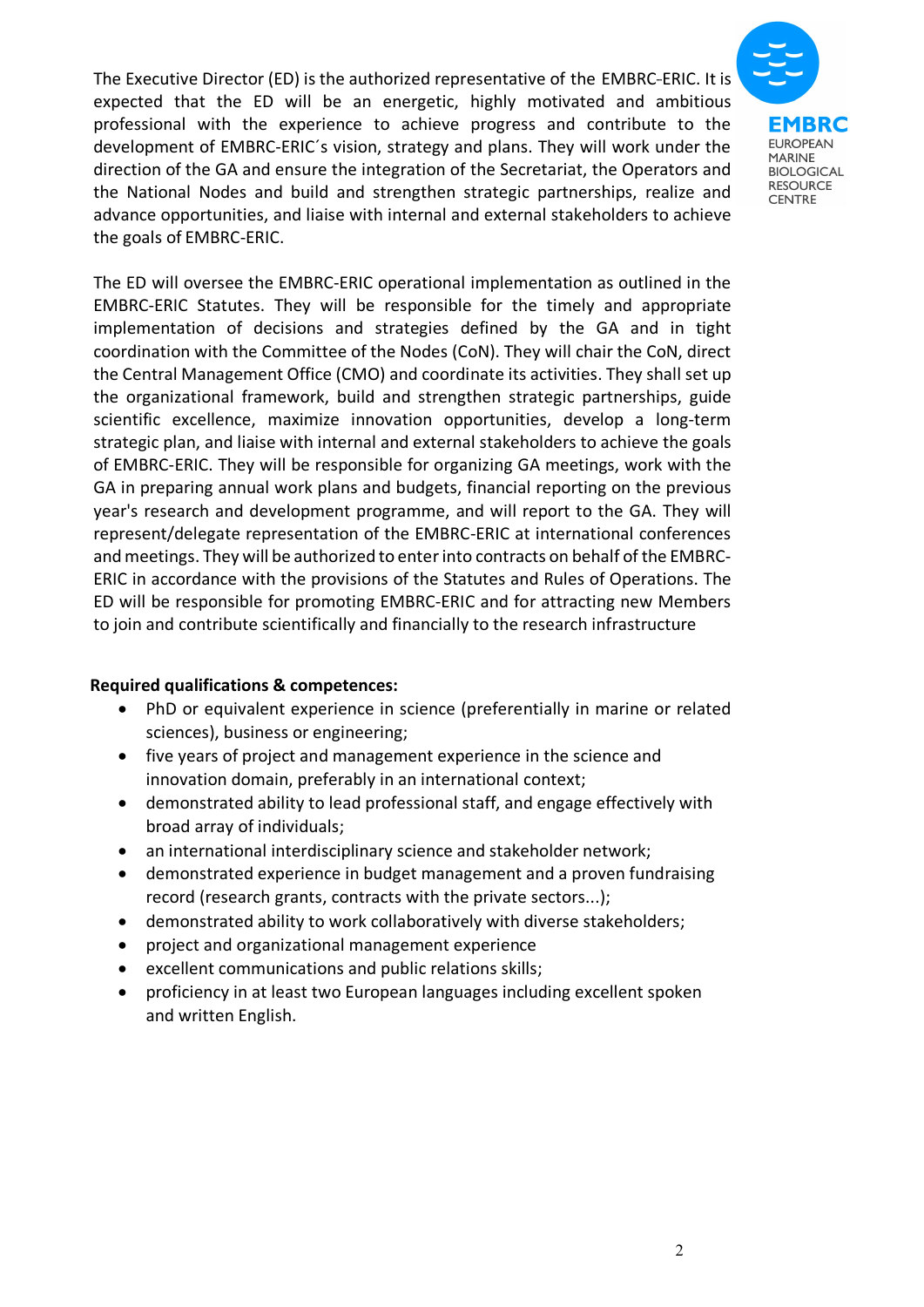

#### **Desired competences:**

- experience in the European Research Area, and in the international arena;
- knowledge of the marine and maritime policy landscape in Europe;
- knowledge of international marine research institutions, organizations, infrastructures and other relevant bodies;
- Experience with the preparation and management of projects funded by the European Commission;

### **Responsibilities:**

- Institutional representation of EMBRC-ERIC;
- Operational and administrative management of the infrastructure.

#### **Duties:**

- be the authorized representative of EMBRC-ERIC;
- chair the Committee of the Nodes of EMBRC-ERIC;
- implement the annual budget;
- prepare reports or opinions upon request by the GA;
- ensure sound management and internal financial control system;
- prepare the Long-term Strategic Plan;
- organize the selection of CMO staff, in collaboration with a selection committee of GA representatives;
- direct the CMO, including day-to-day administration, HR, and management of EMBRC-ERIC;
- oversee the execution of the Annual Work Programme;
- implement decisions taken by the GA in consultation with the CoN and Liaison Officers;
- scout opportunities for EMBRC-ERIC participation in programmes and projects;
- submit to the GA:
	- the statement of audited accounts for the previous year;
	- the Scientific Programme and Budget for the following fiscal year, which shall include all incomes, revenues and expense items, even if only based on estimates, in the form of a balance sheet and statement of assets and liabilities;
	- the multi-annual programme, with related budget estimates and updates;
	- a Final Report on work programme activities carried out during the previous year
- Facilitates effective work within the EMBRC consortium;
- Provides support to the General Assembly by preparing meeting agendas and supporting documents;
- Organize official meetings of EMBRC-ERIC